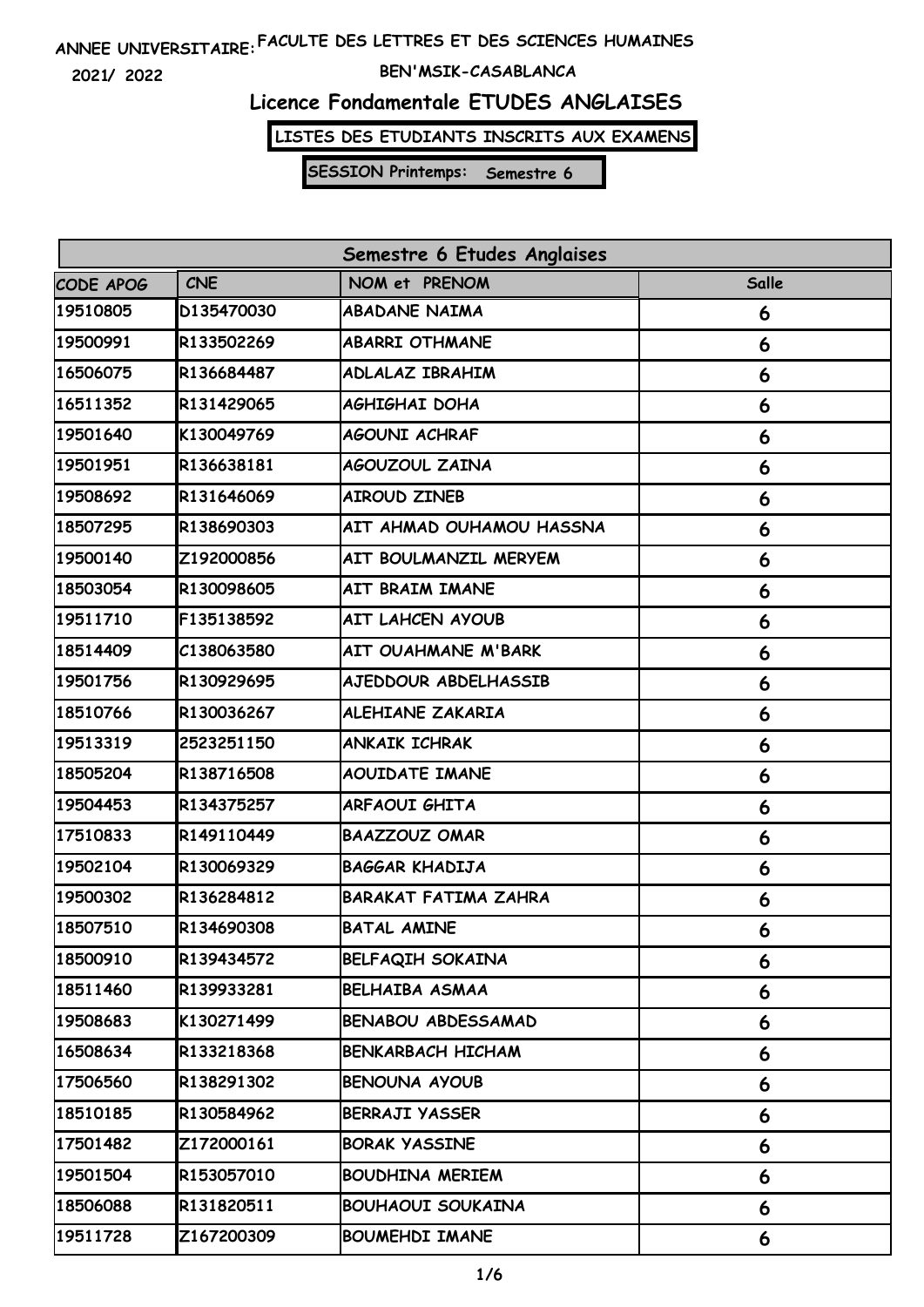**2021/ 2022**

#### **BEN'MSIK-CASABLANCA**

### **Licence Fondamentale ETUDES ANGLAISES**

**LISTES DES ETUDIANTS INSCRITS AUX EXAMENS**

| Semestre 6 Etudes Anglaises |            |                            |                         |  |
|-----------------------------|------------|----------------------------|-------------------------|--|
| CODE APOG                   | <b>CNE</b> | NOM et PRENOM              | <b>Salle</b>            |  |
| 19506034                    | R139926592 | <b>BOUNHAR AYMAN</b>       | 6                       |  |
| 19510653                    | K146001793 | <b>BOUSMATE MERIEM</b>     | 6                       |  |
| 19511002                    | R130109584 | CHAIBI FATIMA EZZAHRAE     | 6                       |  |
| 18512837                    | F136267831 | <b>CHAQIQ MARYEM</b>       | $\overline{7}$          |  |
| 19500986                    | G132221474 | CHARADI ANAS               | $\overline{\mathbf{7}}$ |  |
| 18516384                    | 7979024762 | CHERRANI ABDERRAHIM        | 7                       |  |
| 21510900                    | 2422111125 | CHIOUA NOUR-ELHOUDA        | 7                       |  |
| 18503114                    | F138257016 | <b>DAMIR YOUNESS</b>       | $\overline{7}$          |  |
| 21512986                    | M137497588 | DARKAOUI ALAOUI CHAYMAE    | 7                       |  |
| 19507340                    | Z191500464 | <b>DERHAM CHAIMAA</b>      | $\overline{7}$          |  |
| 20503992                    | F137130873 | <b>DHIOUIR MARIA</b>       | $\overline{\mathbf{7}}$ |  |
| 19502187                    | R136782251 | <b>DRIYAF NADA</b>         | $\overline{7}$          |  |
| 19501014                    | Z192100034 | <b>ECH-CHAKERY HASSNAA</b> | $\overline{7}$          |  |
| 19501023                    | R110024379 | <b>EDDAHABI YOUSSRA</b>    | 7                       |  |
| 15502288                    | 1513373960 | EL ALOUANI SAFAA           | 7                       |  |
| 18512262                    | R130143563 | EL AOUAD ABDELLAH          | $\overline{7}$          |  |
| 19500145                    | Z194600375 | EL ASRI SOUFIANE           | 7                       |  |
| 17504398                    | R130144952 | EL BARZI MOUATAMID         | $\overline{7}$          |  |
| 17507836                    | R130688449 | EL BAZ ACHRAF              | $\overline{7}$          |  |
| 18508189                    | R131665614 | EL FAKER OUMAIMA           | $\overline{7}$          |  |
| 18510808                    | R133366517 | EL FATIHI AMAL             | 7                       |  |
| 15509823                    | 1513383217 | IEL FEKKAK ANASS           | 7                       |  |
| 19508535                    | 2199449728 | EL GAOUR SIHAM             | 7                       |  |
| 19504523                    | R140056490 | EL JAMALI ALWALID          | $\overline{7}$          |  |
| 12012202                    | 1210341711 | EL KHALFI HAMZA            | 7                       |  |
| 19500718                    | R138842178 | EL MANETI WALID            | 7                       |  |
| 19500097                    | R130013037 | EL MOUDI SOMAIA            | $\overline{\mathbf{7}}$ |  |
| 19506058                    | Z192000827 | EL OUAHABI KAOUTAR         | 7                       |  |
| 19500408                    | R144012130 | ELAKERMI OUMAIMA           | $\overline{\mathbf{7}}$ |  |
| 19503974                    | R138396258 | ELALAOUI CHAIMAE           | 7                       |  |
| 19501032                    | R138235631 | ELBAADIDI BOUCHRA          | $\overline{\mathbf{7}}$ |  |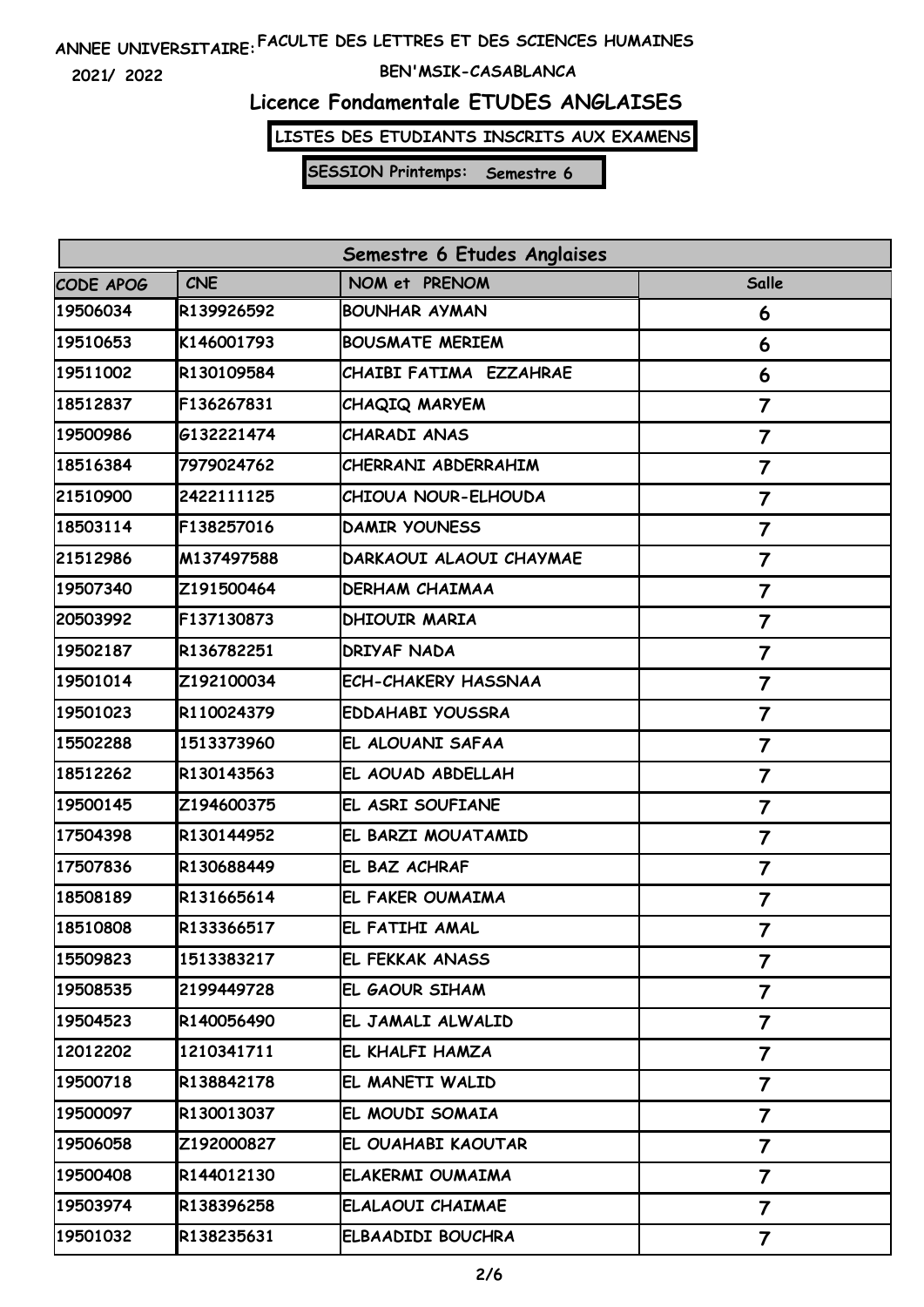**2021/ 2022**

#### **BEN'MSIK-CASABLANCA**

### **Licence Fondamentale ETUDES ANGLAISES**

**LISTES DES ETUDIANTS INSCRITS AUX EXAMENS**

| Semestre 6 Etudes Anglaises |            |                             |                |  |
|-----------------------------|------------|-----------------------------|----------------|--|
| CODE APOG                   | <b>CNE</b> | NOM et PRENOM               | Salle          |  |
| 19500648                    | R148030141 | ELHAMDAOUI YOUSSEF          | 7              |  |
| 15512077                    | 1513371429 | <b>ELHARROUCHI ZAINEB</b>   | $\overline{7}$ |  |
| 18508715                    | R144025569 | <b>ELKABOUS AMINA</b>       | $\overline{7}$ |  |
| 18513213                    | 8686242610 | EL-KHOU AHMED               | $\overline{7}$ |  |
| 19500106                    | R130115387 | <b>ELMOUHI IBTISSAM</b>     | $\overline{7}$ |  |
| 17508871                    | R137870514 | ELOURDI CHAIMAA             | 7              |  |
| 19501113                    | R134463198 | <b>ELRHARNATHI NAWFAL</b>   | $\overline{7}$ |  |
| 19511575                    | Z195100001 | <b>EMIDAR ASMA</b>          | 8              |  |
| 19513334                    | R149069911 | <b>EN-NAAOUI ABDELHAMID</b> | 8              |  |
| 15506202                    | 1513373840 | <b>ERRAMY SANAE</b>         | 8              |  |
| 19502314                    | R133212124 | <b>ERRAOUI NOUHA</b>        | 8              |  |
| 14504843                    | 1412387590 | <b>ESSAFI HAFSA</b>         | 8              |  |
| 19506617                    | R133241519 | <b>ESSALIH IKRAME</b>       | 8              |  |
| 19501718                    | R135251015 | EZZEMZAMI MOUAD             | 8              |  |
| 12009796                    | 1212422783 | <b>FADILY ILHAM</b>         | 8              |  |
| 19501732                    | R144008654 | <b>FADLI DOHA</b>           | 8              |  |
| 18510382                    | R130186866 | <b>FAHID RIHAB</b>          | 8              |  |
| 18509920                    | R132824680 | <b>FARRARH MERIEM</b>       | 8              |  |
| 19506044                    | R135642629 | <b>FATHI AYMANE</b>         | 8              |  |
| 18500712                    | K130171169 | <b>FATHI ZENNOUBA</b>       | 8              |  |
| 19500226                    | R139517848 | <b>FATTOUH MOHAMED</b>      | 8              |  |
| 16509488                    | 8484394710 | FEKRI AHMED                 | 8              |  |
| 18508619                    | R137676770 | FETTAH IMANE                | 8              |  |
| 19501901                    | R138453745 | GAMAR ASSIYA                | 8              |  |
| 17506430                    | R134409953 | GHAZZAR ASSIA               | 8              |  |
| 19513305                    | R130323608 | GRIMEH HAMZA                | 8              |  |
| 18505744                    | R130079790 | <b>HABIBI YOUSSEF</b>       | 8              |  |
| 19504128                    | R130551960 | HABIBI ZAKARIA              | 8              |  |
| 19510921                    | 1920283544 | HAFID FATIMA                | 8              |  |
| 18500707                    | R130166188 | HAINOUNE IKRAM              | 8              |  |
| 17503809                    | R139795692 | HALA SALMA                  | 8              |  |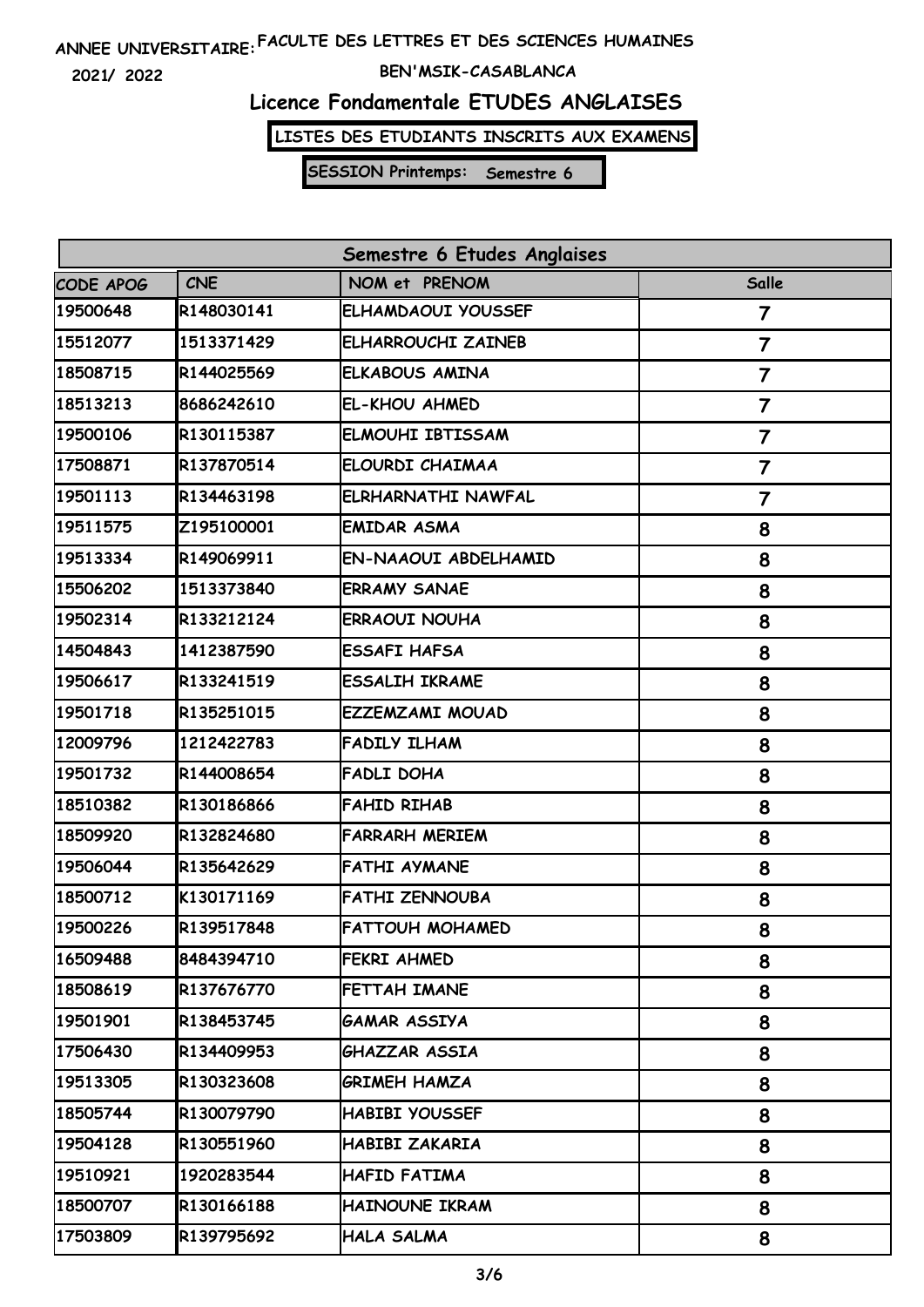**2021/ 2022**

#### **BEN'MSIK-CASABLANCA**

# **Licence Fondamentale ETUDES ANGLAISES**

**LISTES DES ETUDIANTS INSCRITS AUX EXAMENS**

| Semestre 6 Etudes Anglaises |            |                           |              |  |
|-----------------------------|------------|---------------------------|--------------|--|
| CODE APOG                   | <b>CNE</b> | NOM et PRENOM             | <b>Salle</b> |  |
| 19500113                    | R137266875 | <b>HALIFI ZINEB</b>       | 8            |  |
| 19502194                    | R137394292 | <b>HAMAM M'BAREK</b>      | 8            |  |
| 17504102                    | R135587232 | HAMDAOUI CHAIMA           | 8            |  |
| 19501944                    | R148085005 | <b>HAMLIRI SALMA</b>      | 8            |  |
| 19500025                    | R100110050 | HANOUN BOUTHAINA          | 8            |  |
| 19508841                    | R147030249 | <b>HANZAZ IKRAM</b>       | 8            |  |
| 19501051                    | R144069337 | <b>HARKANE ZINEB</b>      | 8            |  |
| 19500632                    | R130557074 | HISSADI HIBA              | 8            |  |
| 19514144                    | K137198458 | HMIMSA ABDERRAHMANE       | 8            |  |
| 19513558                    | R130046389 | HRICH OUMAIMA             | 8            |  |
| 19506824                    | R138322426 | ID SAAID ABIR             | 8            |  |
| 19501935                    | R138330637 | <b>IDAISSA NOURA</b>      | 8            |  |
| 19508203                    | R131895594 | <b>IDSIHAMOU MOHAMMED</b> | 8            |  |
| 19504149                    | F143049293 | <b>IFKIRNE HASNA</b>      | 8            |  |
| 19500699                    | R133585519 | <b>JALDINI ELMEHDI</b>    | 8            |  |
| 14511810                    | 1129385142 | <b>KARDOUL ACHRAF</b>     | 8            |  |
| 19511463                    | 2422010911 | <b>KASSEM HAMIDA</b>      | 8            |  |
| 19500687                    | R132215357 | <b>KAYATI IMANE</b>       | 8            |  |
| 18509016                    | R130701963 | KHALDI MAROUANE           | 8            |  |
| 16506055                    | R134770159 | KHALOUA MAROUANE          | 8            |  |
| 19505588                    | Z192101391 | <b>KOUSSA MINA</b>        | 8            |  |
| 17511451                    | R137625149 | KTATNI HOUDA              | 8            |  |
| 18500516                    | R130146838 | LAABIDI OUMAIMA           | 8            |  |
| 11004640                    | 1129360807 | LABSIR AYOUB              | 8            |  |
| 19512959                    | 6133532491 | LAGMIRI KHAOULA           | 8            |  |
| 19510583                    | R130468152 | LAHMITI HALA              | 8            |  |
| 13010086                    | 1311336526 | LAHRAICHI KHADIJA         | 8            |  |
| 19513310                    | 2199401265 | LEHMAMI SAIDA             | 8            |  |
| 13001123                    | 1311372280 | LOUGHRIS IBTISSAM         | 8            |  |
| 19502171                    | F132027450 | <b>MABCHOUR ISMAIL</b>    | 8            |  |
| 19512329                    | P120095796 | <b>MAHANDI HALIMA</b>     | 8            |  |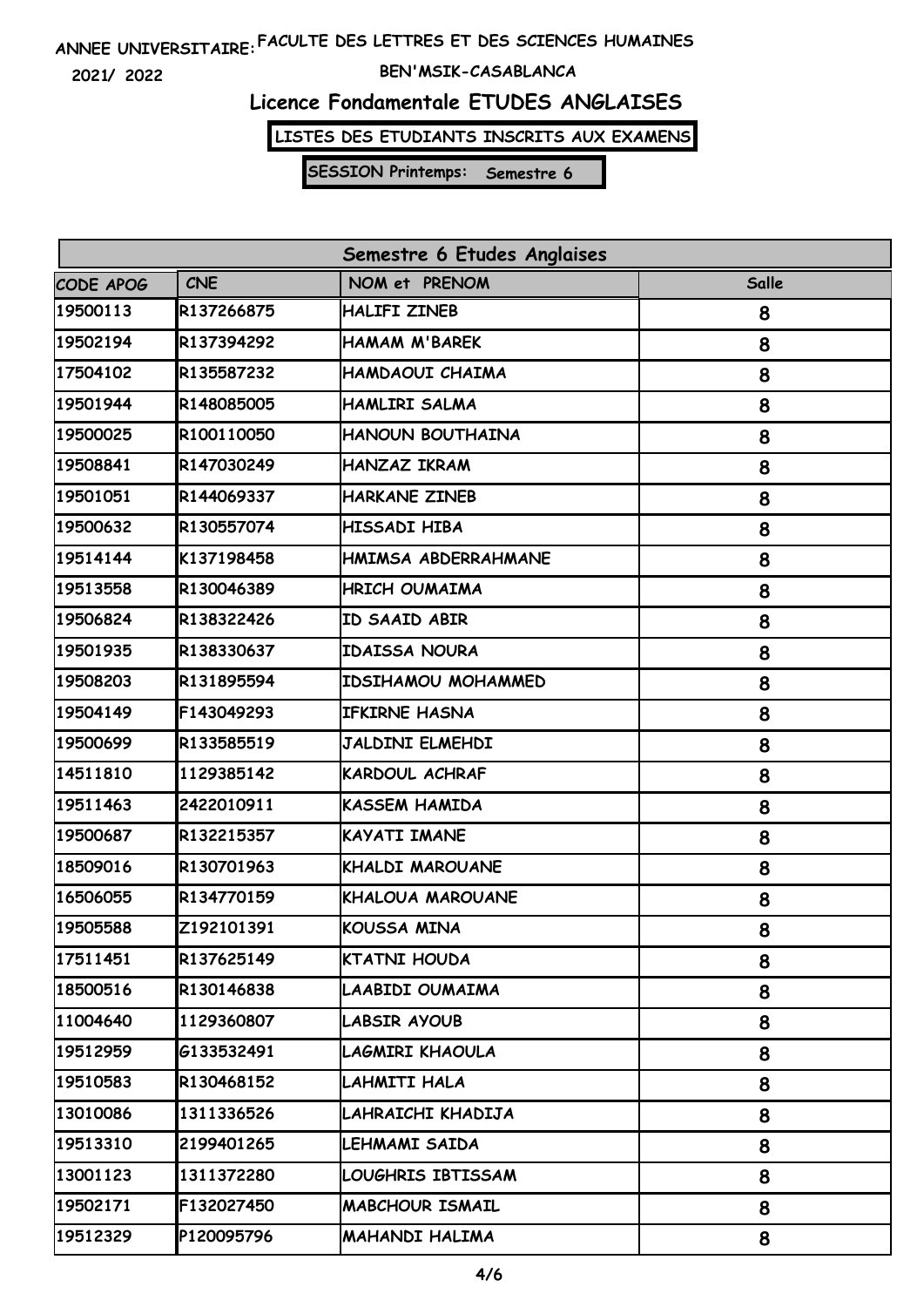**2021/ 2022**

#### **BEN'MSIK-CASABLANCA**

# **Licence Fondamentale ETUDES ANGLAISES**

**LISTES DES ETUDIANTS INSCRITS AUX EXAMENS**

| Semestre 6 Etudes Anglaises |            |                         |              |  |
|-----------------------------|------------|-------------------------|--------------|--|
| CODE APOG                   | <b>CNE</b> | NOM et PRENOM           | <b>Salle</b> |  |
| 10003160                    | 1028351137 | <b>MAKBOUL SARA</b>     | 8            |  |
| 19513233                    | F131328663 | <b>MAKDAD OTHMAN</b>    | 9            |  |
| 18508147                    | R141092761 | <b>MANDOUR DOHA</b>     | 9            |  |
| 14506146                    | 1412337775 | <b>MESSROUR CHAIMAA</b> | 9            |  |
| 8000319                     | 2826344138 | MGHAR IDRISSI ATIKA     | 9            |  |
| 19500359                    | R133601030 | <b>MIKRAT YAHYA</b>     | 9            |  |
| 19510738                    | R138409094 | <b>MILILI FATIMA</b>    | 9            |  |
| 19512378                    | R130921971 | MOUKDAD ABDELAZIZ       | 9            |  |
| 19500334                    | R137233552 | <b>MOULAAOUD FADWA</b>  | 9            |  |
| 19504644                    | R131328331 | MOULAKHNIF ZAINEB       | 9            |  |
| 19504627                    | 2121271175 | MOUSSEBBIH ADIL         | 9            |  |
| 19513271                    | 1412386894 | <b>OUAGARI ILIASS</b>   | 9            |  |
| 19508636                    | R120076104 | <b>OUARGA SOUFIANE</b>  | 9            |  |
| 19513909                    | 2725369249 | <b>OUMALEK RACHIDA</b>  | 9            |  |
| 18502278                    | R130088959 | <b>OUMALLOUK KAWTAR</b> | 9            |  |
| 19510623                    | G130225069 | OUTINZFETE AHMED        | 9            |  |
| 17503467                    | R135875524 | RACHIDI OUMAIMA         | 9            |  |
| 19500109                    | R149123640 | <b>RBAH INES</b>        | 9            |  |
| 19501949                    | Z192101199 | <b>SABIR NADIA</b>      | 9            |  |
| 18506053                    | R130159019 | <b>SABIR YASMINE</b>    | 9            |  |
| 12010426                    | 1210352362 | <b>SADKOUNI ANAS</b>    | 9            |  |
| 19513245                    | R130177389 | SAIDI NOUHAYLA          | 9            |  |
| 19510637                    | R130465076 | SAMEL AYMANE            | 9            |  |
| 13011486                    | 1028296262 | SANABI NADIA            | 9            |  |
| 19500100                    | R133210942 | SERRARI ANAS            | 9            |  |
| 18507608                    | R136358063 | <b>SERRY MOHAMMED</b>   | 9            |  |
| 8002063                     | 2826346491 | SIF AFAF                | 9            |  |
| 19504349                    | R135389005 | SIMKI MOUHCINE          | 9            |  |
| 15506144                    | R139683811 | TAKOUTI MOHAMED         | 9            |  |
| 18502234                    | R133647988 | TALIZZA IMAD            | 9            |  |
| 17507769                    | R131678890 | TAOUSSI SANAA           | 9            |  |